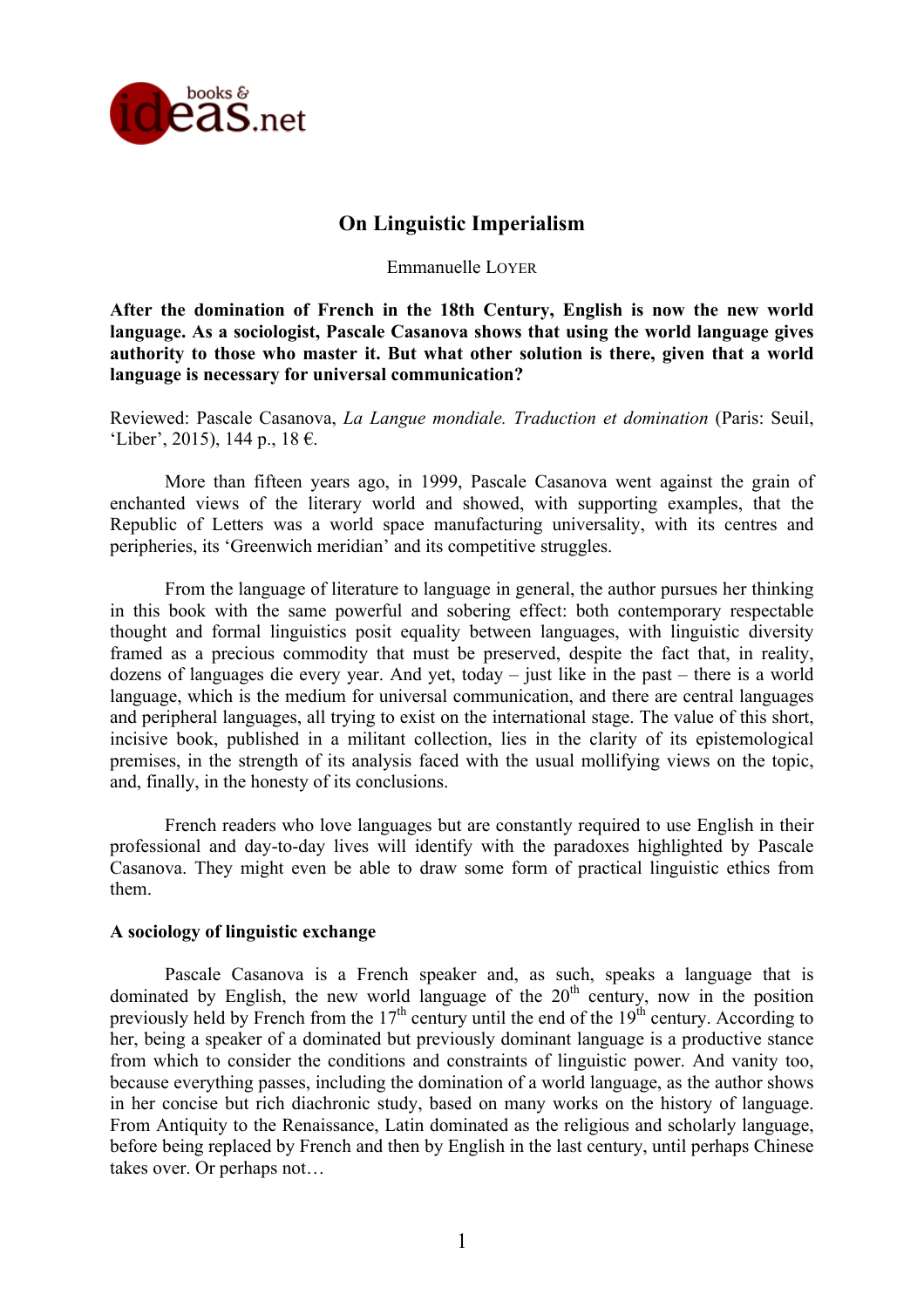This historical sociology of linguistic exchange, conducted with energy and determination under the auspices of Pierre Bourdieu's thinking, contains a lot of surprises and is genuinely revelatory. The world language, for example, is not necessarily the language of economic or military power. The Romans dominated the ancient world and yet Greek remained the language of the elites, who were bilingual in practice. Similarly, until the early  $20<sup>th</sup>$  century. French remained the language of international exchange, whereas the British Empire was at the height of its power.

This effect of inertia, brought to the fore by structural analysis, explains the book's new assessment of what Casanova calls 'operations of translation', bilingualism (use of two languages by the same translator) or diglossia (use of two idioms corresponding to two different functions: the language of religion, science, politics, etc.). Usually considered as means through which to escape the power of the world language, Casanova argues that in fact they only serve to reinforce it.

In reality, while, on an individual level, the use of the world language is valued and affords authority to those who master it, on a collective level, bilingualism and the wealth of translations is the clearest indicator of domination. The world language translates very little. Its citizens rarely speak other languages. Conversely, the more peripheral a language, the more polyglot its citizens and the more it tends to translate. This is true of English today and it was just as true in the  $18<sup>th</sup>$  century when French was dominant.

## **The international field of languages**

But what are we referring to when we talk about translation? The second value of this book is that it creates historical links between different theories of translation and the objective situation of the international field of languages, but also what François Hartog calls 'regimes of historicity'. The age-old domination of Latin until the end of the Middle Ages rested on the undisputed and indisputable authority of the Ancient authors, paragons of an unsurpassable world. The sense of historical decline came to an end with the Renaissance, when  $16<sup>th</sup>$  century man wanted to create novelty by an active, predatory return to the Ancients: a form of translation-appropriation-imitation championed by du Bellay in *La Deffence et illustration de la Langue françoyse.* Imitating the Ancients meant translating them, but illicitly (without citing them) and ultimately, as the French national poet advised, 'profan[ing] the sacred relics of Antiquity'.

In the  $17<sup>th</sup>$  century, the power relations between French and Latin changed, as did the mood of the times. Henceforth, contemporaries no longer felt that they were the 'dwarves perched on the shoulders of giants' described by Bernard de Chartres in the  $12<sup>th</sup>$  century. The Moderns, sure of themselves and their language, now advocated translations that pleased the audience and accommodated clarity, elegance, chastity and the tastefulness of an idiom that had naturalised these virtues, as it were. The 'unfaithful beauties' (labelled such by Gilles Ménage in the  $17<sup>th</sup>$  century) were openly ethnocentric translations, in which, for example, the Abbé Prévost translating Samuel Richardson's *Pamela* had no qualms about deleting passages deemed boring or contrary to French decorum.

In short, nothing resembling our current vision of the need to be faithful to the original text: this theory only emerged in the early  $19<sup>th</sup>$  century among German scholars, providing grounds for them to contest the supremacy of the French language. French was the arbiter of